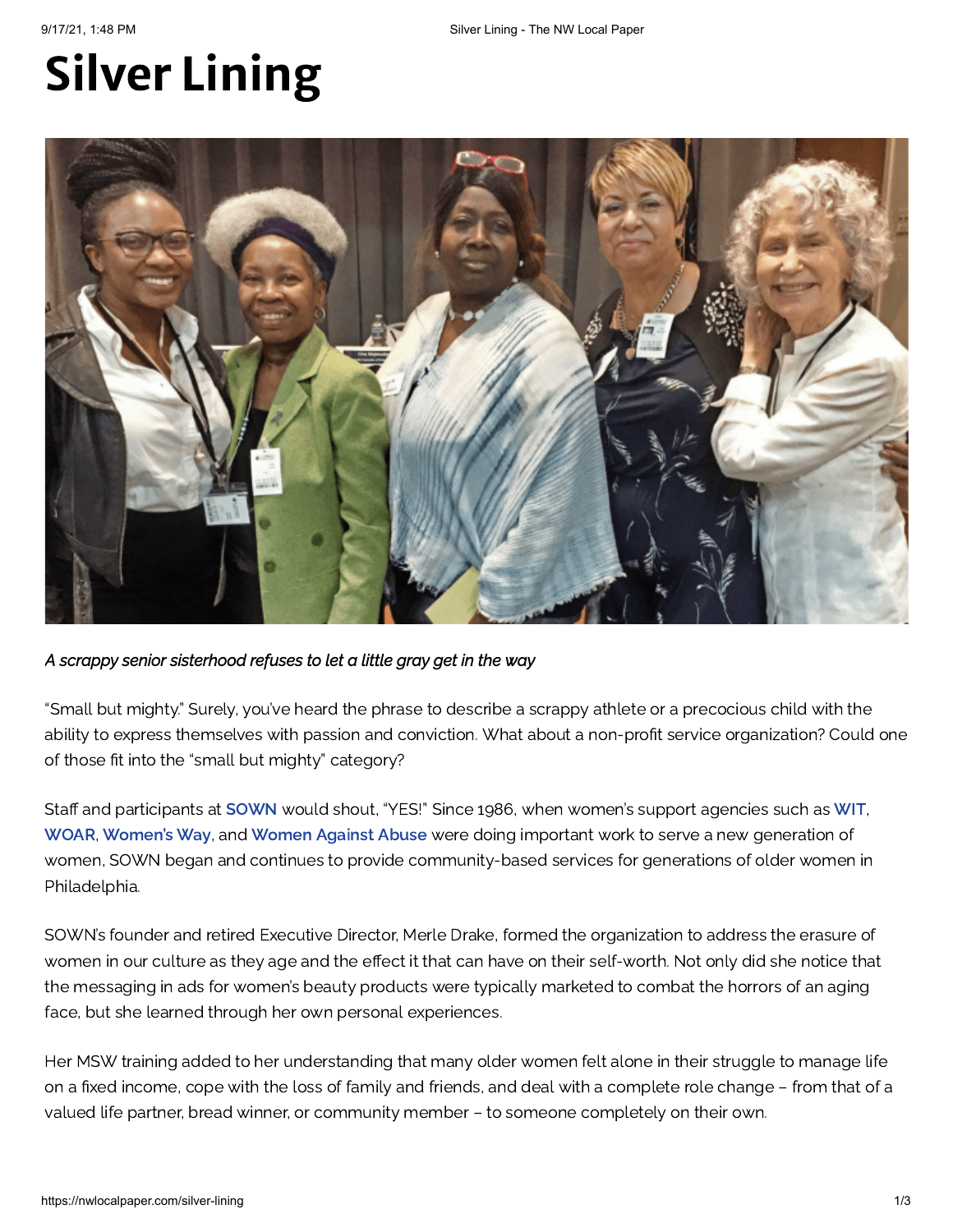## 9/17/21, 1:48 PM Silver Lining - The NW Local Paper

Merle started with a short series of workshops at a senior center to bring older women together to share their experiences and challenges with each other. From that short series – and with a small team of staff and the support of volunteers – SOWN grew into a network of empowering social connections and crucial resources for older women throughout Philadelphia. SOWN, that originally stood for the Supportive Older Women's Network, welcomes all older adults into our programs which address core issues of aging.

To address those issues, SOWN continues to use groups in conjunction with individual counseling, educational workshops, and resource referrals. Group members share knowledge, resources, and resiliency to assist other older adults who are coping with similar concerns.

The social connections can help reduce or stabilize depression, increase coping skills, and promote independence. SOWN's Homebound Teletherapy Groups allows homebound older adults (or those dealing with health issues or disabilities) in the Greater Philadelphia area to benefit from healthy peer relationships. Participants connect by phone to their weekly peer support groups, which are facilitated by licensed clinical social workers. They may also access safety net services, including individual counseling, and information and referral, as needed.

We can't always predict when our role in our family and community will change. Over 15,000 grandparents in the city find themselves raising grandchildren and becoming primary caregivers for the second time. The caregiving demands on grandparents can be physically, emotionally, and financially overwhelming. In response, we created the [GrandFamily](https://www.sown.org/grandfamily-resource-center) Resource Center (GFRC). The GFRC offers three programs to help grandparents adapt and thrive in this family transition together:

1. Philly Families Connect, which provides weekly group counseling, phone support, and more for grandparents raising their grandchildren;

2. Philly Families Read Together, our family literacy course designed to help grandparents support their grandchildren in their early learning and;

3. Philly Families Eat Smart, a healthy living initiative for grandparents raising their grandchildren.

## Combating COVID

The pandemic has shown us the importance of staying connected. This has been especially true for older adults among whom the virus poses a greater risk than other age groups and adds to feelings of isolation, depression, and anxiety. In the spring of 2020, when the stay-at-home guidelines were issued, SOWN transitioned all of our inperson programming to the telephone so our participants could safely stay together.

COVID also brought a persistent, and often confusing, tidal wave of information about the virus. To alleviate the stress and confusion of sifting through multiple news sources, SOWN distributed a bi-weekly newsletter, SOWN Together, geared towards older adults from Summer 2020 through Winter 2021. SOWN Together offered up-todate information on virus transmission, safety precautions, testing, vaccine development, and community resources, such as utility and food assistance.

Our newsletter caught the attention of WHYY's [N.I.C.E.](https://whyy.org/nice/) initiative (News & Information Community Exchange) and prompted them to invite us to join their collaborative of grassroots community news and content creators. N.I.C.E. introduced us to the NW Local, which then asked us to submit articles that give voice to older adults and the topics that are important as we grow older. We are excited to talk about events and services for older adults. We